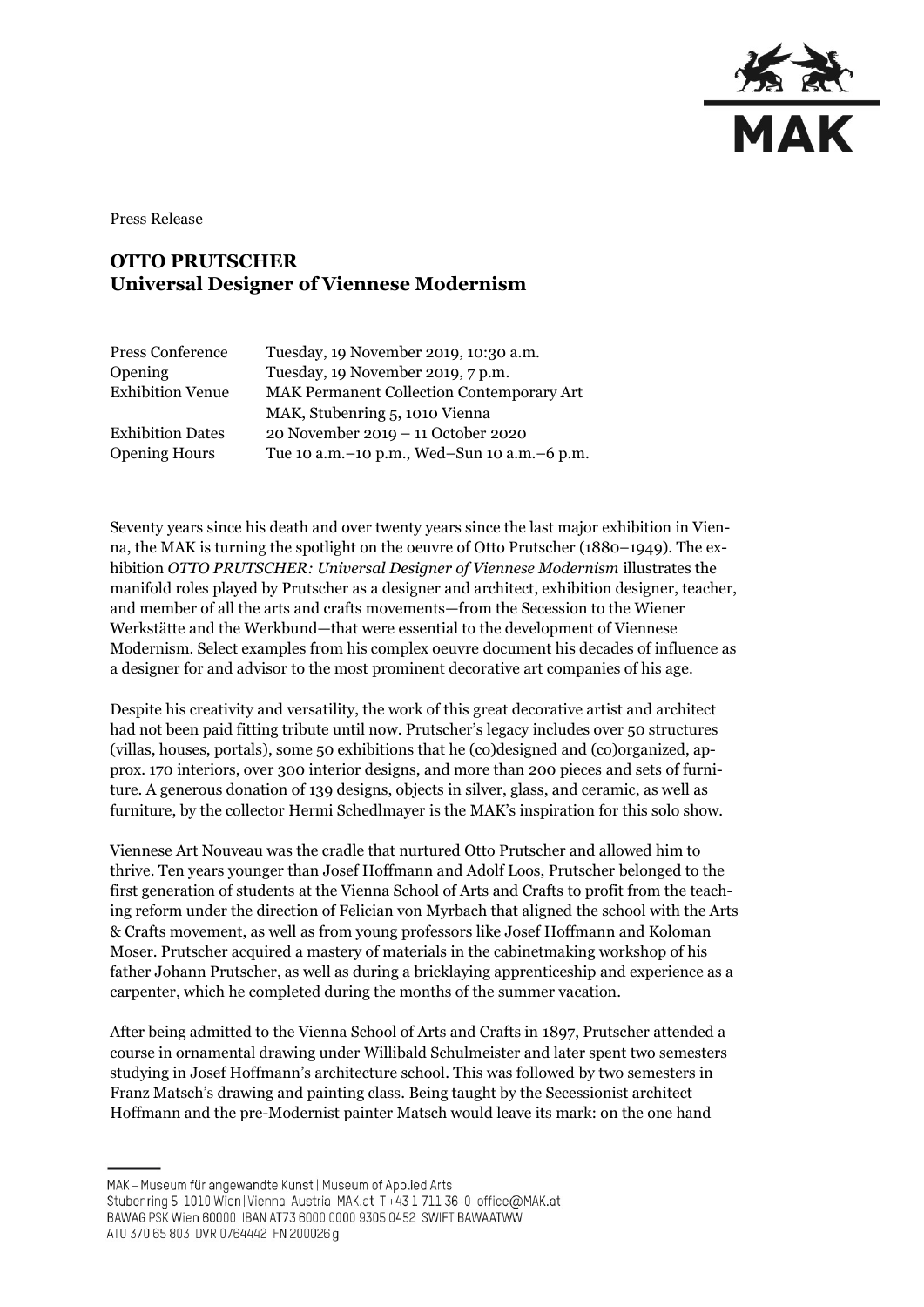

Prutscher's designs and executed works exhibit high-quality draftsmanship, and on the other they cater for the prevailing trends in architecture.

From 1903 to 1907 Prutscher was an assistant at the Imperial Royal Education and Research Institute for Graphic Art and from 1908 he was a teacher at the Imperial Royal Teaching Materials Bureau in Vienna. He started working for the Wiener Werkstätte from 1907. His teacher Josef Hoffmann successfully nominated him for a professorship at the Imperial Royal School of Arts and Crafts in 1909: there he oversaw the public design drawing room for craftspeople until his mandatory retirement in 1939 due to his wife's Jewish descent.

Prutscher's designs were executed by over 200 companies, above all the Wiener Werkstätte and prominent manufacturing firms like Backhausen, Klinkosch, Augarten, Meyr's Neffe, Schappel, Melzer & Neuhardt, and the Deutsche Werkstätten in Dresden. For Thonet, Loetz Witwe, and Wienerberger he worked as an artistic advisor.

With some 200 designs from the Otto Prutscher estate at the MAK, the Schedlmayer Collection, and Otto Prutscher's family archive in Milan, as well as realized objects and furniture from the collections of the MAK and the Schedlmayer family and from private lenders, the exhibition provides an overview of the oeuvre of this "universal designer." Many of the designs—including those for objects owned by the MAK—are on display for the first time and could be identified in Otto Prutscher's family archive, which is in the hands of his granddaughter Beba Restelli, in Milan in the course of research in preparation for the exhibition. The highlight of the show is the vitrine designed by Otto Prutscher for the "Room for an Art Enthusiast" at the Viennese Kunstschau in 1908, which was gifted to the MAK by Hermi Schedlmayer.

The MAK Library and Works on Paper Collection boasts some 1 200 works on paper (drawings, plans, designs, and photographs) by Otto Prutscher and hence the largest graphic holdings of his work in a public collection. The first 18 sheets entered the MAK Collection in 1955 when the Wiener Werkstätte's archive was transferred to the museum. The first comprehensive partial bequest from Otto Prutscher was donated to the MAK in 1979–1980 thanks to the initiative of his daughters Helly de Kuyser Prutscher and Ilse Restelli-Prutscher, who are both Italian residents. The latest donation was made by Hermi Schedlmayer in 2018 and completed the Otto Prutscher estate at the MAK.

In the context of the large-scale EU project "ART NOUVEAU—Sustainable protection and promotion of Art Nouveau heritage in the Danube Region," the MAK was able to review and digitalize its complete holdings of drawings and designs by Prutscher. The results of this project have been incorporated in the publication to accompany the exhibition: *OTTO PRUTSCHER: Universal Designer of Viennese Modernism* (MAK Studies 26), edited by Christoph Thun-Hohenstein and Rainald Franz. With contributions by Silvia Colombari, Claas Duit, Rainald Franz, Aline Müller, Kathrin Pokorny-Nagel, Beba Restelli, Elisabeth Schmuttermeier, and Christoph Thun-Hohenstein. German/English, 160 pages with nu-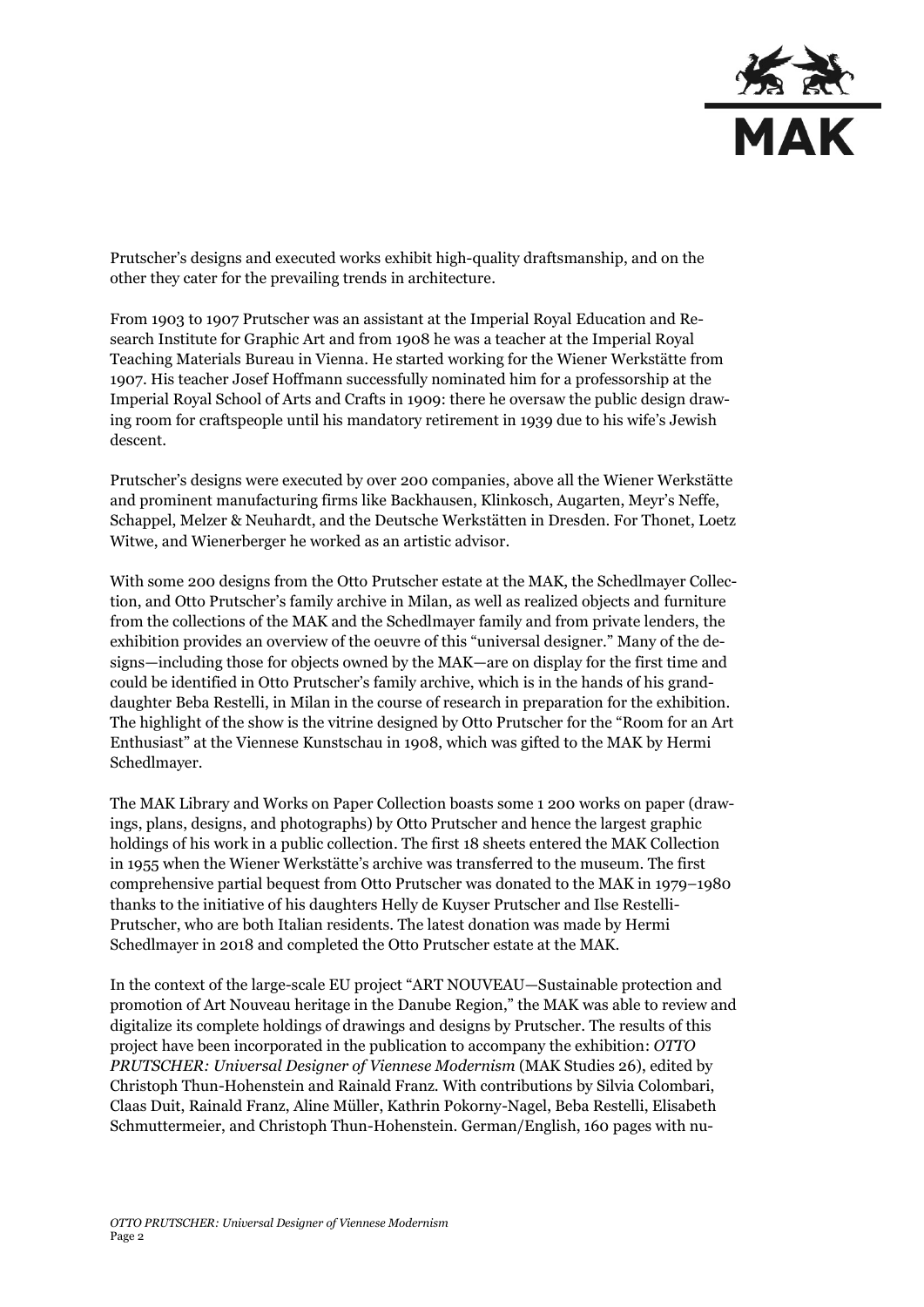

merous color illustrations. MAK, Vienna/Arnoldsche Art Publishers, Stuttgart 2019. Available at the MAK Design Shop and at MAK<br>designshop.at for  $\mathop{\mathcal{C}}$  29.

Press photos of the exhibition are available for download at MAK.at/en/press.

Premium Sponsor ÖSTERREICHISCHE WERKSTÄTTEN